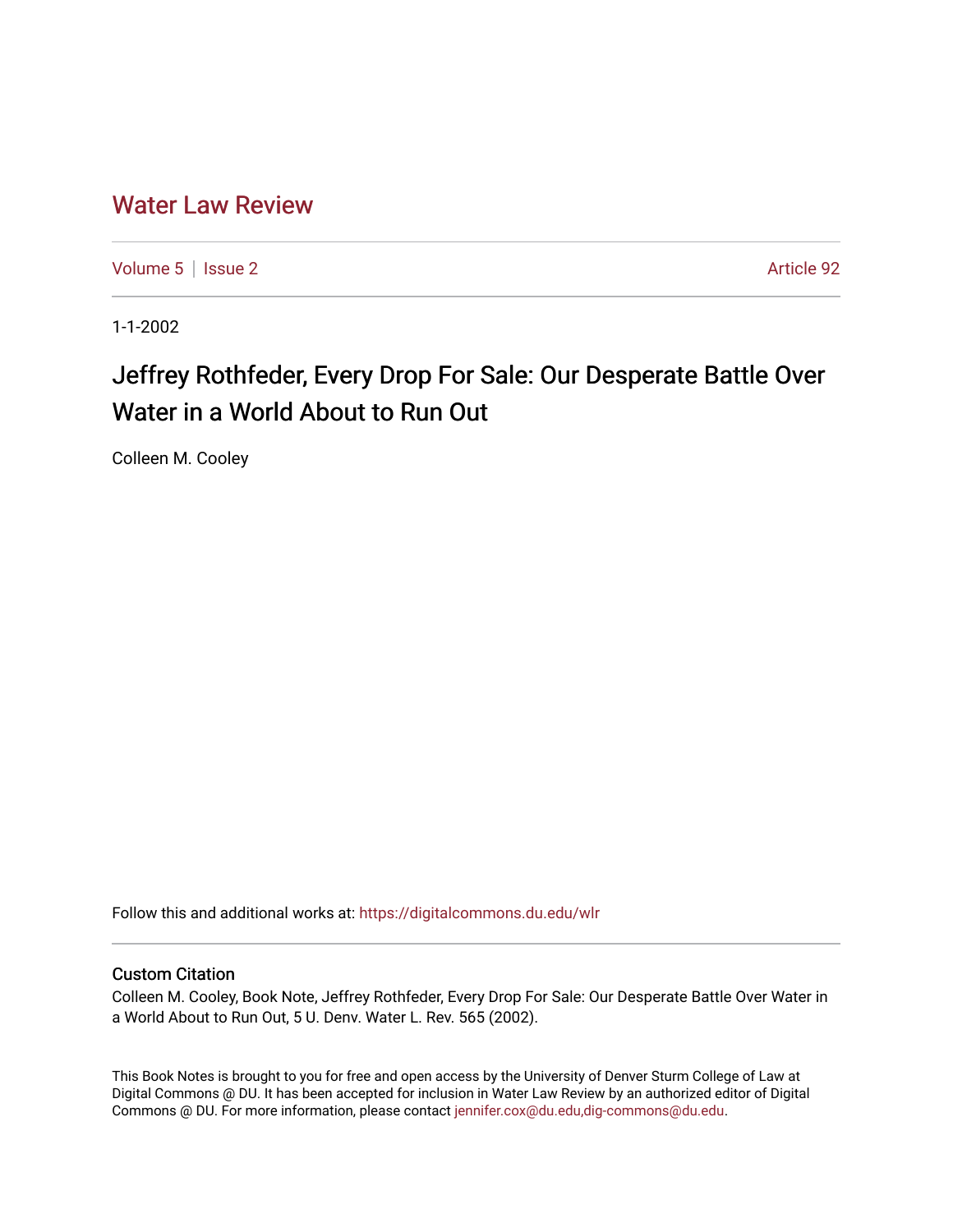Low elevation stream valleys were often the first areas developed, and development has constrained the streams. The answer again is suggested to be a reconnection of the stream to its flood plain.

The final essay concluding Section Five is "So What's the Deal With Community - Based Salmon Restoration?" by Jay Nicholas, the principal author and leader of the Oregon Plan for Salmon and Watersheds. Nicholas admits that volunteerism alone will not be enough to solve the salmon problem in Oregon. Regulation alone will also be insufficient. Together however, volunteerism and regulation are greater than the sum of their parts, but all Oregonians must be personally, spiritually and economically committed to the challenge.

Oregon Salmon concludes with an Afterword by Oregon Governor John Kitzhaber entitled "The Oregon Ethic in a Global Context." Governor Kitzhaber appeals to evolution and the place of man in the chain of life when he charges us all to step up and fulfill our preservation and restoration obligations to future generations.

*Erika Delaney Lew*

### **JEFFERY ROTHFEDER, EVERY DROP FOR SALE: OUR DESPERATE BATTLE OVER WATER IN A WORLD ABOUT TO RUN** OUT, Penguin Putman Inc., New York, N.Y. (2001); **205pp;** \$24.95; **ISBN** 1-58542-114-6, hardcover.

Water is the one thing on earth that nearly all living creatures cannot survive without. However, as population increases and more developing countries emerge, water is becoming scarce in many parts of the world. In *Every Drop For Sale,* Jeffery Rothfeder addresses the issue of the growing scarcity of water, and the need for all countries of the world to make significant changes in the way they consume water. Population increases occurring in many areas of the world will make providing clean water to all people extremely difficult. Rothfeder believes that water is becoming the oil of the twenty-first century. The value of water has become so significant that conflict and war have already broken out in countries where there is not enough clean water for people to drink. *Every Drop For Sale* offers an informative look into the impending crisis, and offers the reader a basis to begin thinking about how they may support positive change.

In Chapter One, Rothfeder focuses on dams and their impact on water throughout the world. Although dams are created to control water and create power, they can create devastating problems.

In Chapter Two, Rothfeder tells a story of a trip into the desert where a project is planned to extract water to supply Southern California. Rothfeder finds it ironic that in their scramble to find a future water supply, California is resorting to locations in the desert.

Chapter Three focuses on the implication of considering water a right compared to a need. If water is a "right," then all governments